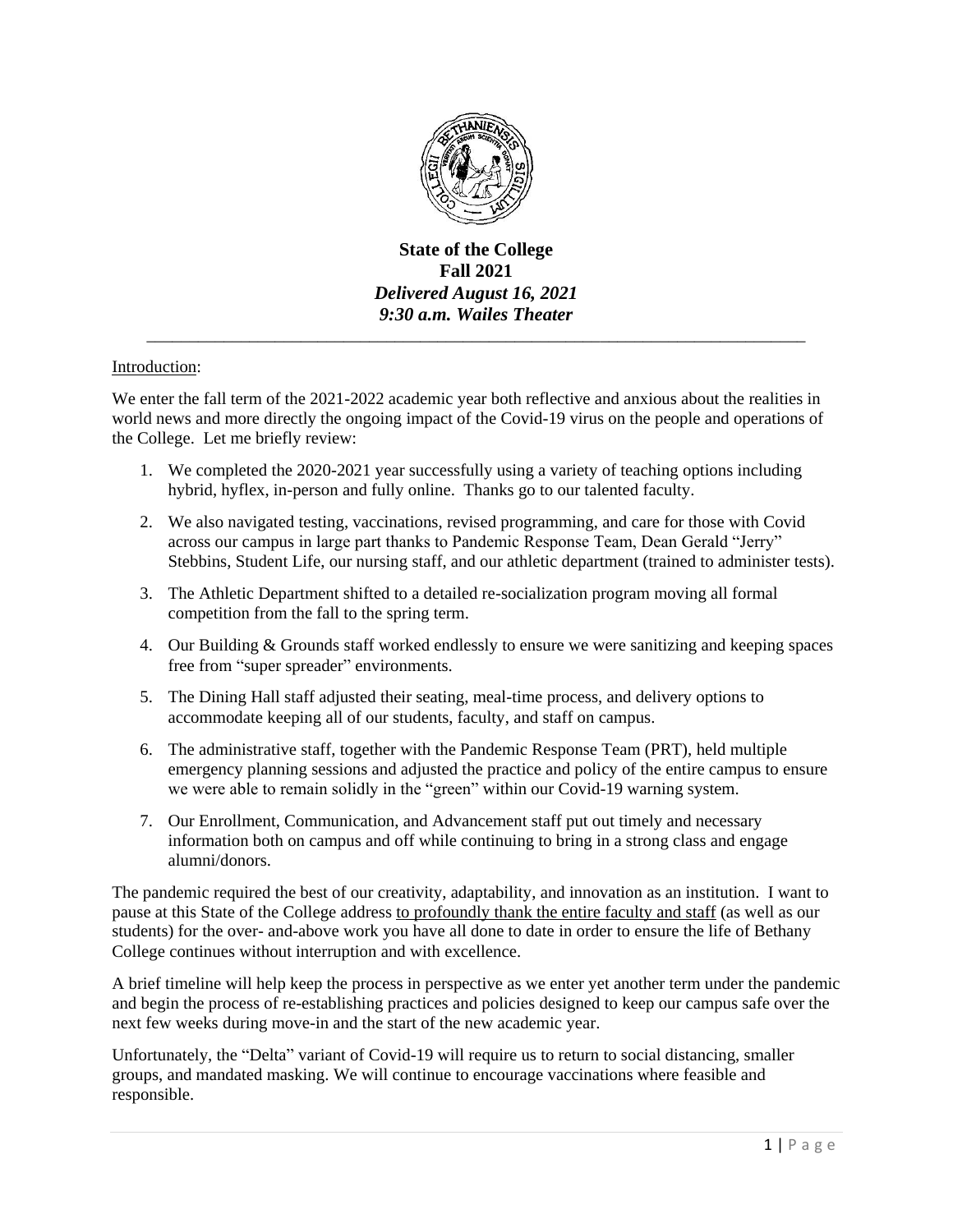#### A short recap:

- January 15, 2020 All international study-abroad trips were cancelled.
- March 9, 2020 Bethany College asked its students not to return from Spring Break for two weeks. During this time, the College shifted its entire operation to multiple teaching and student life modes.
- May 2020 Bethany College held a full virtual Graduation Ceremony.
- July 2020 All camps and conferences were cancelled.
- August 2020 Vaccinations were offered, and we reached an 80% vaccination rate among faculty and staff.
- August 2020 Students returned to a residential campus with sports limited to practice sessions only and classes in multiple forms: hybrid, hyflex, online, and in person.
- October 2020 The College held a virtual Homecoming.
- December 2020 Bethany completed the term in the "green" of our Covid-19 warning system.
- $\bullet$  January 2021 All protocols in place, the College resumed as a residential campus experience.
- February 2021 All athletic teams cancelled in the fall began spring competition on a truncated and revised schedule with tight Covid-19 protocols.
- April 2021 Bethany College hosted the National DIII Golf and Track and Field Championships without incident and remained in the "green" with regard to Covid-19 testing.
- May 2021 The College held an in-person Graduation with limited participants and social distancing in place, and invited back the Class of 2020 to walk with its 2021 peers.
- July 2021 Camps and conferences resumed.
- August  $2021$  The rise of the new "Delta" variant will press the College back to established Covid-19 protocols.

As we rehearse the impacts on the 2020-2021 year, I also want celebrate the College's tremendous efforts in keeping our students connected and engaged as *#OneBethany*. As a result, our retention rate has increased to approximately 70%. We continue to press toward the goal of student retention in all of our efforts going forward.

## Larger Institutional Accomplishments:

Let me focus now on accomplishments in 2020-2021 that are not Covid-19 based but represent the healthy life of our historic and esteemed institution:

> *1. We continued our commitment to leadership development, student success, diversity, equity, and inclusion, and global engagement:*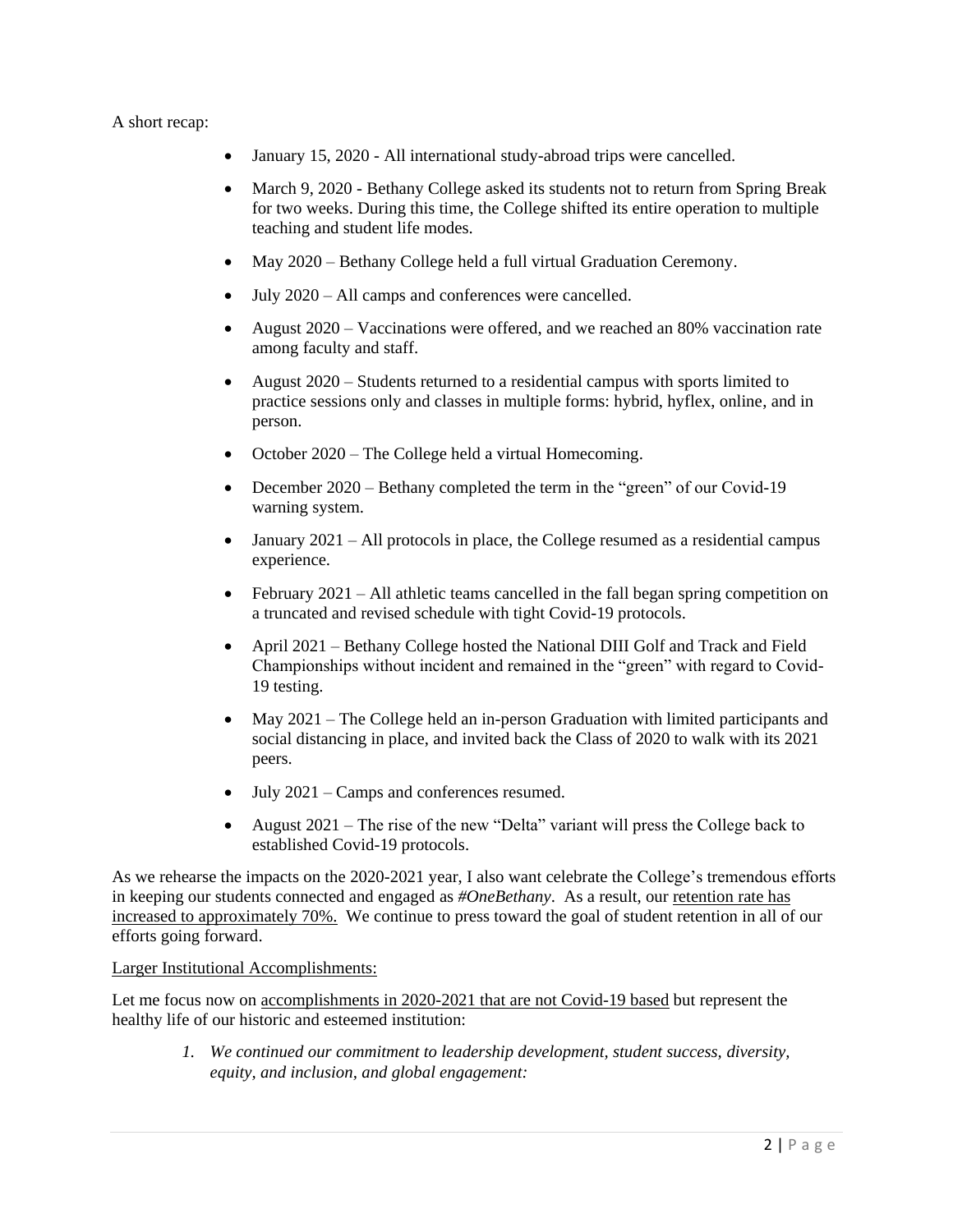- Developed and continued the Bethany Anti-Racism Reading and Action Group under the leadership of Dr. Brooke Deal and Dr. Holly Hilgardner;
- Developed and continued a cohort of DEI Faculty Fellows;
- Increased international student enrollment and overall retention significantly (60- 68.5%);
- Continued to increase our Student Success work with our Bethany First-Year Experience and Student Success Center Planning;
- Moved our NCAA Division III Ethnic Minorities and Women's Fellowship to a permanent full-time position under the leadership of Meighan Julbert;
- *2. We focused on excellence in our academic and athletic programs:* 
	- Completed significant institutional capacity building with new instructional and student self-service technology (Canvas) under the leadership of Provost Joe Lane and Associate Provost Lisa Reilly, among others;
	- Successfully completed our Higher Learning Commission site visit as a part of the financial turn-around of the College under the leadership of Provost Lane, Denny McMaster (CFO), Dr. Lisa Reilly (ALO), Richard Miller (Assistant Vice President for Accreditation and Institutional Accountability), and Karen Hunt (Vice President for Enrollment and Marketing), among others;
	- Negotiated and began the planning phase of The Bethany School of Graduate Studies and a 4+1 MBA as well as a Low Residency Master's Program in Cyber Security under the leadership of Dr. Anju Ramjee, Dr. Joe Lane, and Dr. Alex Mathews.
- *3. We focused on the health of our campus for faculty, staff and students (and the town of Bethany):* 
	- We established and engaged a Pandemic Response Team (PRT) of experts across the life of the campus (Faculty, Staff, Alumni, & Board) in order to effectively direct College decisions for life, health, and safety (staying in the "green") during the unprecedented reality of the last year under the leadership of the Dean of Students, Gerald "Jerry" Stebbins.
- *4. The College attended to budget impacts of Covid-19 as well as forward planning:*
	- We applied for, received, and implemented related CARES ACT: Pay Check Protection Program loan, which was converted to a grant due to the detailed attention of our Finance Office and our CFO, Denny McMaster;
	- We applied for and received the CARES ACT Higher Education Emergency Relief Funds I, II, III and are currently expecting further assistance from the American Recovery Plan all under the leadership of Denny McMaster and Grants Administrator Julie Wilson;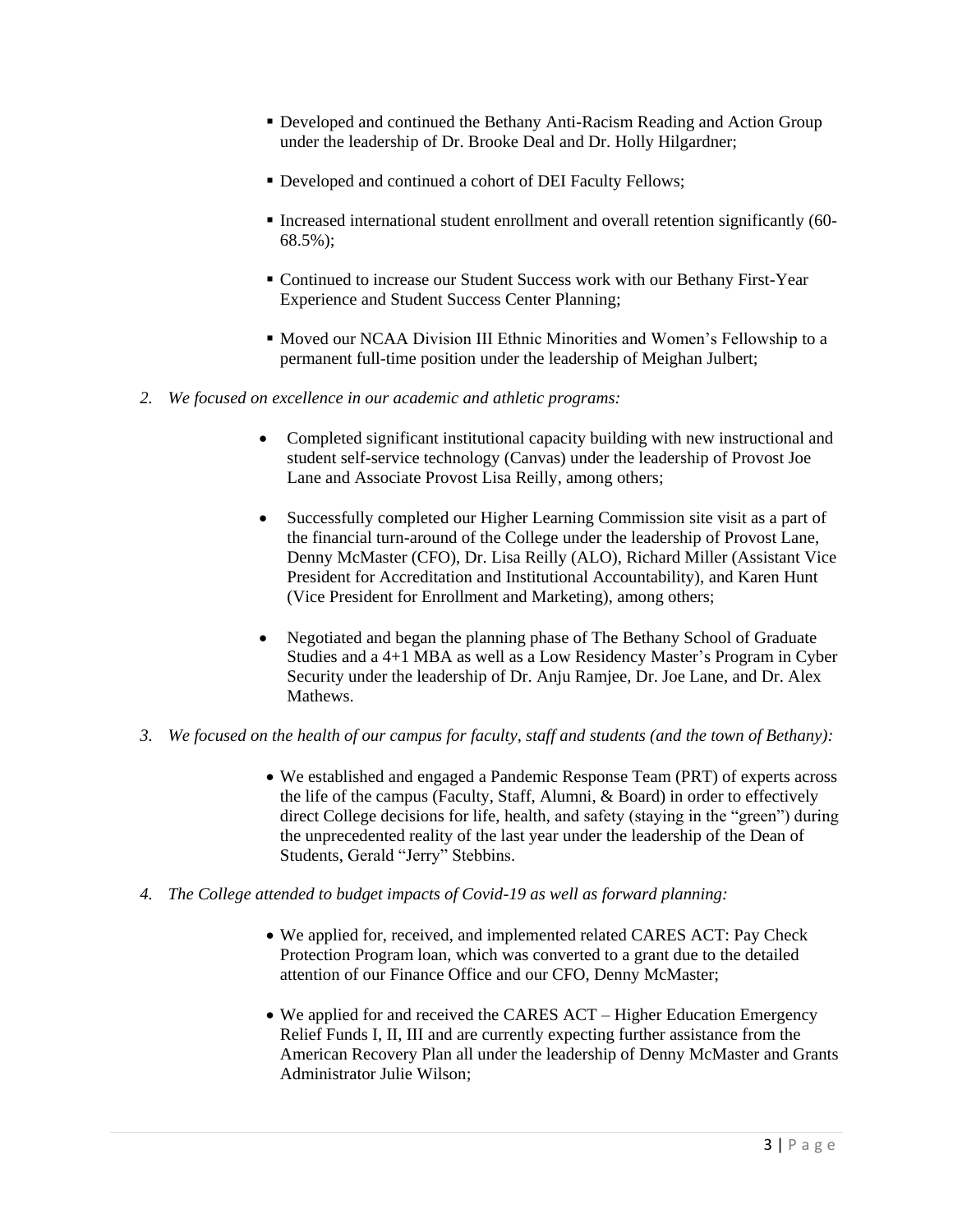- We engaged new auditing partners and completed audits on time and with professional excellence under the leadership of Denny McMaster and Chris Sengewalt;
- We continued our work toward closing the USDA Commitment to refocus our College on strategic initiatives under the leadership and significant time and work of Marc Cherneko, Board of Trustee Member; Bill Kiefer, College Counsel, Bill Richter, Reed Smith Counsel, and Denny McMaster, CFO;
- We took a streamlined, line-by-line look at our institutional budget and budget practices, revising significantly to represent both our financial reality as well as ensuring we are aligning the College to strategic priorities;
- Strengthened the balance sheet to improve liquidity and tightly managed expenses: Contracts have been restructured where feasible moving from 12 month agreements to shorter annual contracts (9/10 month); reductions and pension pauses were instituted to ensure fiscal longevity;
- Reunion year affinity groups were activated and accelerated, increasing projectbased and endowment fundraising; and additional financing was secured to lead Bethany College through the pandemic and related challenges.

These measures assisted us in excising more than \$750,000 from our operating expenses while retaining a high-quality academic program.

- *5. We focused on communication and fund development with our alumni, donors and Foundations:*
	- The College rebuilt the Advancement Office and Enrollment Office updating and streamlining platforms, policy, and operations;
	- Closed a fundraising year, during the pandemic, with \$2.5 MM in outright gifts, \$3.6 MM in new pledges, and \$1.2 MM in new bequests under the leadership of Lori Weaver, Vice President for Advancement and Alumni Relations;
	- Received \$200,000 toward the renovation of Kirkpatrick Lab under the leadership of Dr. Anna Edlund and Lori Weaver;
	- Increased our enrollment during the pandemic re-engaging EAB and Financial Aid Solutions, committed to and executed a strategy of annual improvements in admissions recruitment and fall-to-fall retention resulting in a 10% improvement in FY21.
	- We will expect a slight reversion this academic year with an incoming cohort of between 200-210. With a total enrollment between 550-575. We know that we must put this past 600 as soon as feasible and will turn our attention now to midterm transfers – making transferring to Bethany as seamless as possible.
- *6. Focused on developing new partners and identifying potential new directions to strengthen programs and opportunities:*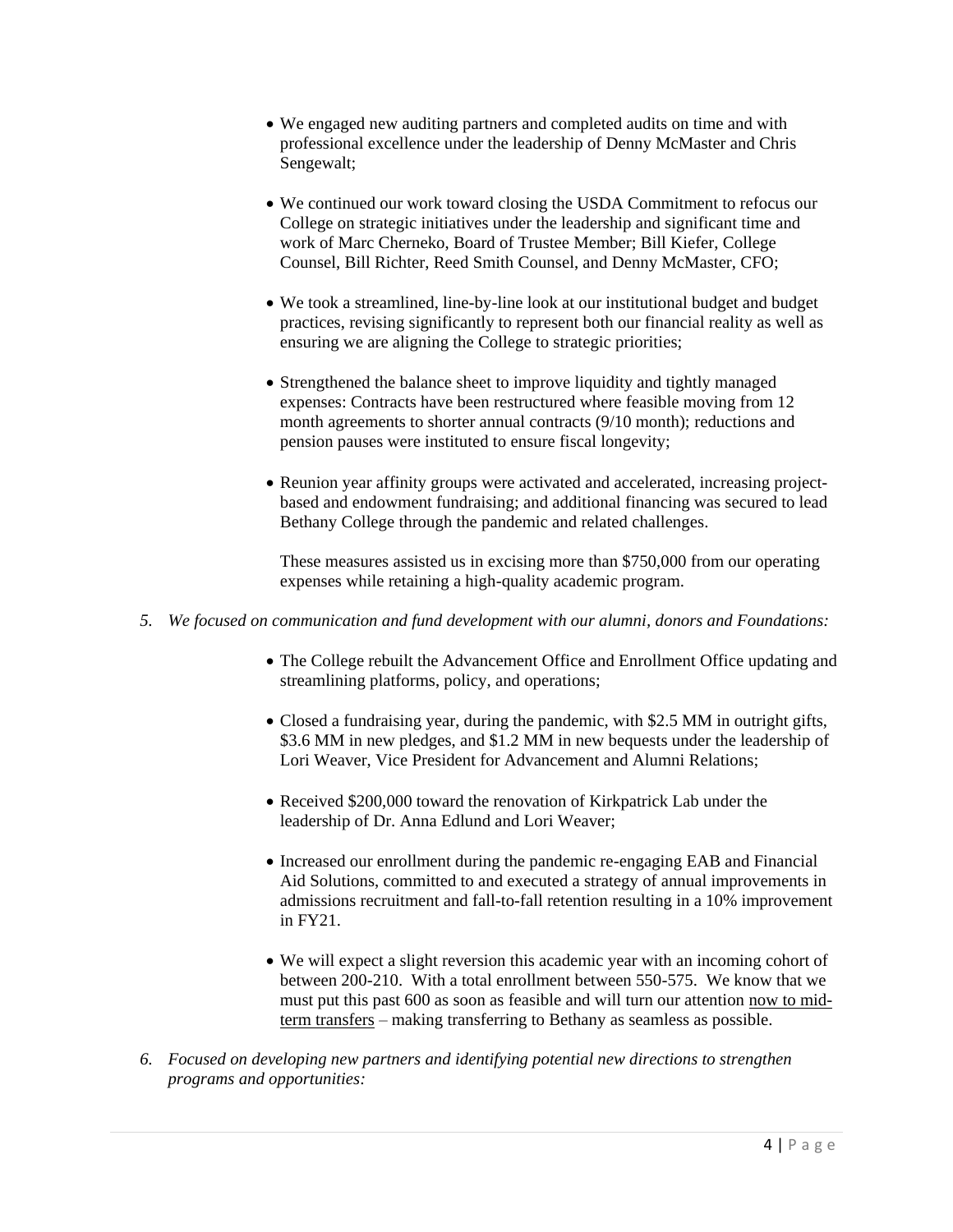- Explored the expansion of our partnership with Olgelbay Institute in order to deliver a collaborative approach to our theater program with Towngate Theater (under agreement), our Fine Arts program with the Stifel Fine Arts Center (exploration), and our Environment Science program with the Schrader Center (exploration);
- Developed with Oglebay Resort & Park options to expand our Equine Program and summer camp operations;
- Established an Intellectual Property Policy in the event there is revenue produced from our increasing faculty research, particularly in biological sciences, environmental sciences, etc.;
- Re-established the Bethany Marching Band in order to re-seed our music program and develop an atmosphere of competitive excellence in athletic and music competition.
- *7. Continued to focus on strategy to attract students to Bethany College and to further streamline our operations:*
	- We engaged, under the leadership of our new Board Chair, Ken Bado, Mr. Jamie Caridi Founder and CEO, Terra Firma (at the recommendation of our Higher Learning Commission Site Visit Team) in order to receive a full assessment on the College's financial realities, revenue and reduction opportunities, optimization of our academic and athletic program, and to consider possible market "demand gaps," which Bethany College can fill for growth in enrollment.
	- This process was reported out at the **August 6-7, 2021** Board of Trustees Fall Meeting. A **full strategic realignment and planning process** will follow this academic year with participation across the life of the campus.
	- Let me pause here and say we must have a final strategic and nimble plan in place by December  $31<sup>st</sup>$ . The needs facing the College, particularly in attracting an additional 100 students (minimum annually), is URGENT and under Board of Trustee mandate.
	- A working group consisting of leadership from the following is being appointed and will begin work immediately:
		- Board of Trustees (as appointed)
		- President  $&$  Cabinet (as appointed)
		- Sam Goodge, President of Staff Council (SC)
		- Adam Fletcher, Chair, Faculty Welfare Committee (FWC)
		- Travis Straub, Faculty Budget Committee (FBC), Faculty Retention, Tenure and Promotion Committee (FRTP)
		- Anju Ramjee, Bethany School of Graduate Studies (Master's initiative) (BSGS), FWC & Faculty Curriculum Committee (FCC)
		- Melanee Sinclair, Representative of FBC & FRTP
		- Lisa Reilly, Associate Provost, Academic Liaison Officer (ALO) and FCC
		- Anna Edlund, FCC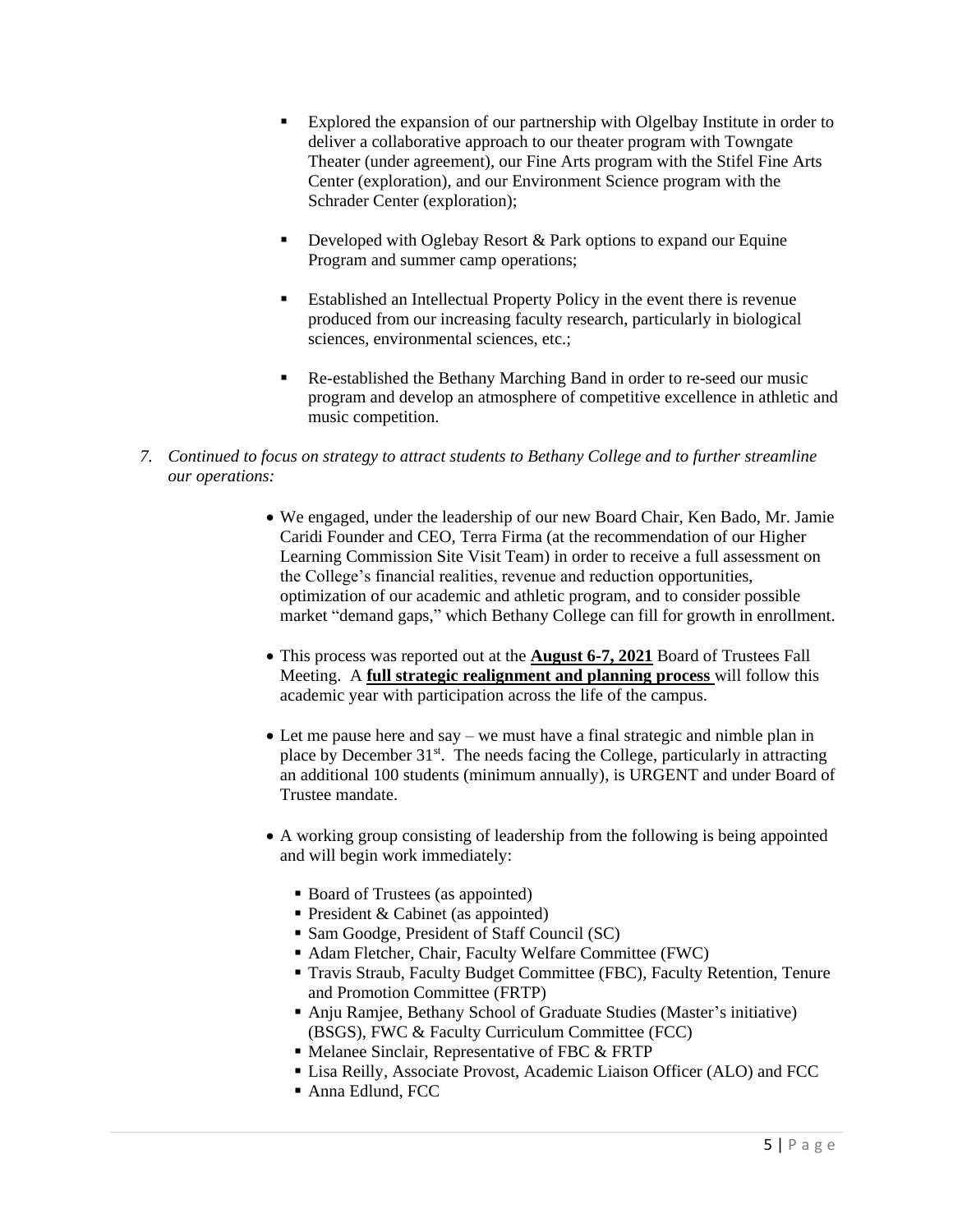*Elect At-Large Faculty* 

This group will begin, in earnest, the work to complete a robust and immediately implementable Institutional Strategic Plan. The long-term life of the College will depend on our ability to move quickly and without hesitation.

Similarly, an already appointed group will continue to review, upgrade and revise as needed our Governance Policy to ensure we are compliant and have the ability to be responsive to our pressing market realities, particularly, the declining birth rates of 18-22 year old students over the next three years, the cost of delivery of our current model, and innovation to extend the College to new markets quickly (as of Fall 2022).

With these larger institutional accomplishments and moves before us, I will also share with you here brief updates from each department of the College:



# **By Department:**

# 1. The Academic Program

There have been many academic initiatives moving forward this summer. Chelsey Fletcher, Ian Lanzillotti, Lisa Reilly, Melanee Sinclair, and Heather Taylor attended the AAC&U Institute on General Education Assessment to kickstart our work on advancing the recommendations of the 2019 Strategic Vision Task Force and devise a framework for evaluating and revising our core curriculum. Scott Brothers and Jessie Janeshek attended a workshop on "Deliberation and Debate" designed to help sharpen the discussion of pressing issues in first-year courses. That program was delayed from the pandemic summer of 2020.

The Board's decision to authorize the creation of a Bethany School of Graduate Studies, of course, does not, in and of itself, bring programs into existence. That must be the work of the faculty, but we are glad to report that this work is underway:

- Charline Rowland should be commended for bringing our Master of Education back online this summer with a new focus on leadership and higher education. We look forward to welcoming our first cohort in that program.
- Anju Ramjee has accepted an appointment as the inaugural Director of the Bethany School of Graduate Studies and is actively working with Alex Mathew in Computer Science to design MS programs at the intersection of Business and Technology. She is also working with her colleagues in Business to bring forward a 4+1 MBA designed to encourage students who have earned a Bachelor Degree at Bethany to extend one more year and earn that degree. We look forward to those proposals coming to the faculty this year.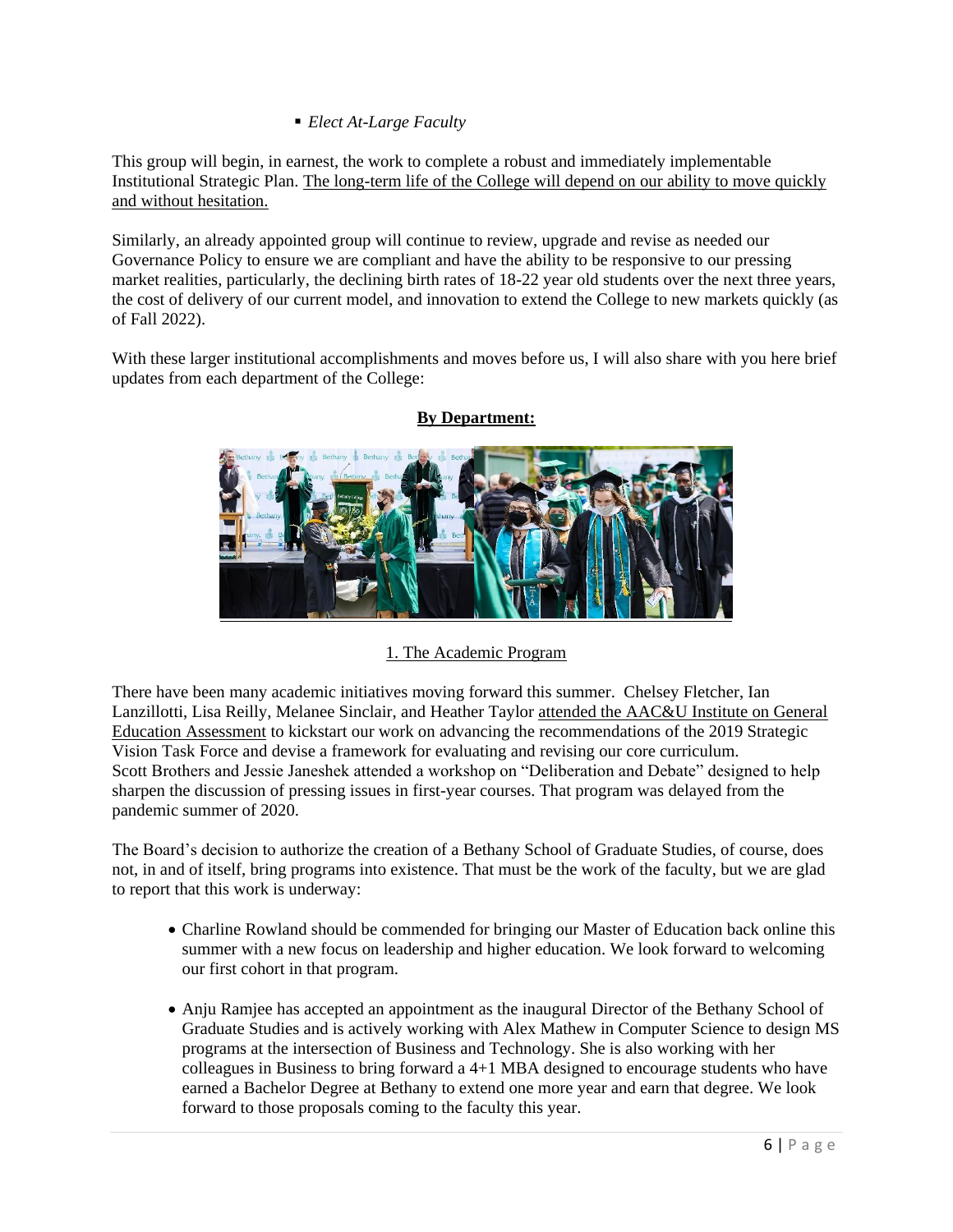Our Student Success Team successfully submitted a Title III Strengthening Institutions Program grant to the federal Department of Education. Many, many thanks to Joe Lane, Meighan Julbert, Lisa Reilly, Heather Ricciuti, Diane Snyder, and Julia Wilson. We will not know the outcome of the grant until sometime in September, but if it is successful, it will result in \$2 million to Bethany over five years to renovate the first floor of the library as a student success center, to hire and train key staff for that effort, and to launch a student tracking software suite, which we definitely need.

We could not be prouder of the application, and we all hope it proves to be successful. We thank alumna Billie Flaherty for the gift to fund the writing consultant who assisted us in completing our application.

We welcome three visiting professors who are joining us for this year - Hayden Cooke in Education, Tammy Richmond in Accounting, and Ted Pauls in Business. Tammy has been an adjunct with us before, and Ted has been a member of our faculty for many years, so we are glad to welcome him back.

We are also happy to welcome Brandon Wolfe as the Assistant Dean of Institutional Compliance, Research, and Strategy.

Stephanie Gordon has decided to leave Bethany to work for Brooke County Schools. We will miss her, but we are happy to announce that Ann Laski, a longtime Registrar at multiple institutions, has agreed to serve as our interim registrar while we conduct a search. She will be with us online as of this afternoon and will be in our office very soon. In the meantime, many thanks to those who will be filling in inside that office over the next couple of weeks to give us in-person coverage. Please remember to direct correspondence to [registrar@bethanywv.edu,](mailto:registrar@bethanywv.edu) and we will be sure that queries and requests are answered and acted upon.



2. Student Life:

Student Life saw changes in the entire Health and Wellness Office, including the retirement of Carol Tyler after a lifetime of service to Bethany College and our students, as well as 10-year employee Renee Stock.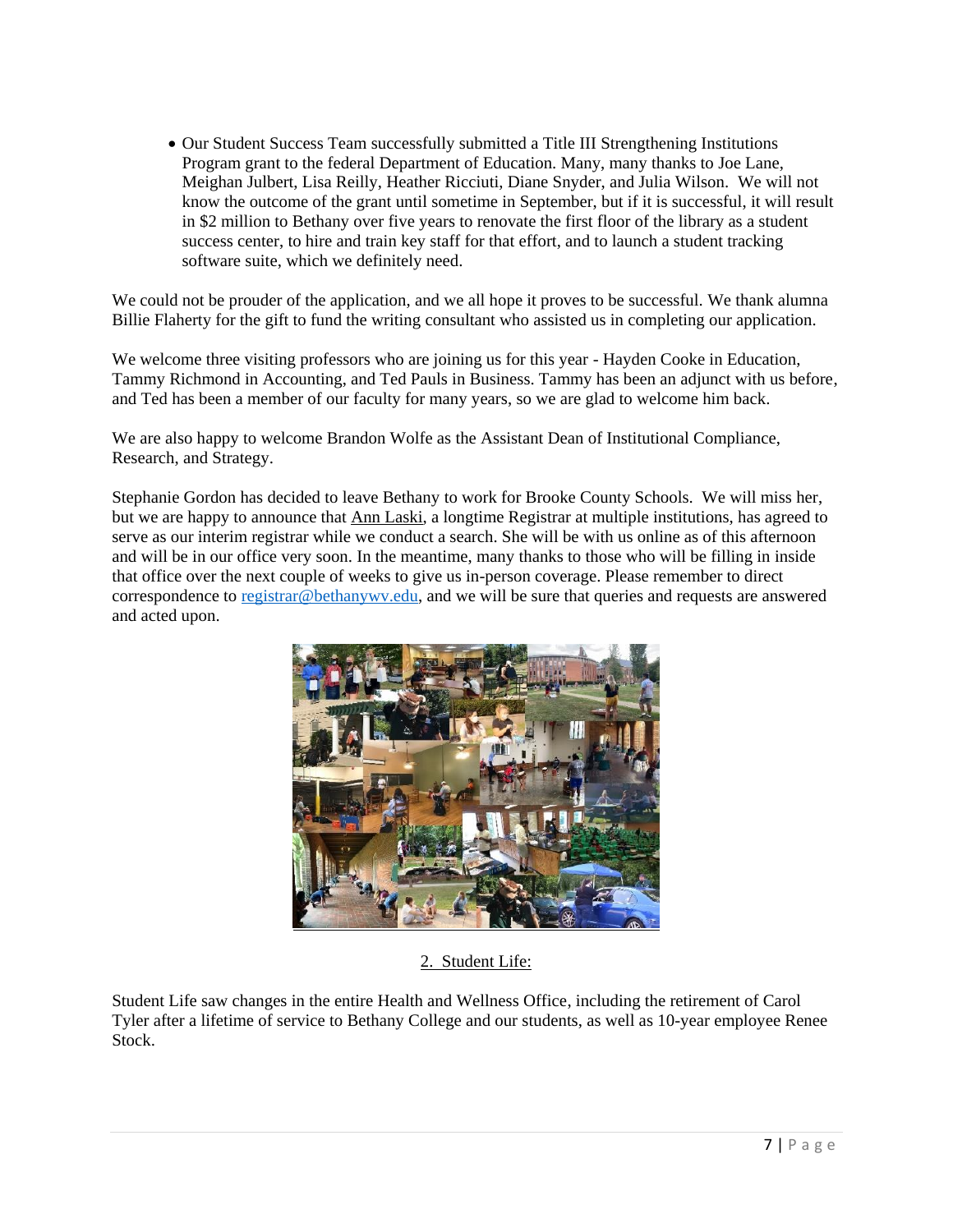- Ashley Cupp joined the campus in the Wellness Center in August 2020 just in time for our first challenges with COVID last year. She did a great job helping organize our testing and continued policy review.
- Lisa Bain joined the Wellness team in January after the retirement of Carol. Lisa joins us from years of service in health care service.
- Terri Rawson joined us as the Counselor for the College. We are excited to have Terri here. She served our students not only during the spring but has continued to provide service to those students who need it over the summer.

We are excited to have Khali Blankenship return and the continued dedicated of service by Sam Goodge.

- Khali Blankenship edited and implemented a challenging Title IX regulation required to be in place no later than August 19, 2020 last year. Additionally she brought back Sexual Assault Awareness Week education and was critical in the implementation of a group of faculty, staff, and students working together on educational efforts, programming, and campus climate concerns.
- Sam Goodge, in addition to managing all of the student life programing transitions under Covid-19, also reinstated and directed successful summer camps this year with approximately 700 campers on campus. This week is our first Bethany Band Camp in years, thank to Brad Rager.

Last year, the College provided approximately:

- 150 vaccinations;
- Conducted approximately 2200 Covid surveillance tests;
- Delivered almost 6000 meals last year to students in isolation or quarantine.

*Note: Khali will be taking over work with the Greek Community while Sam enhances the student residential experience, retention efforts, and leadership development.*

- We must acknowledge the retirement of the most important member of our Student Life family. Mickey Ulrich will be retiring in September after 22 years of service to the College. She is a welcoming face during some of our students' most difficult days or when they just have a concern about a roommate issue. Mickey has administered the Office of Student Life with efficiency and grace. Thank you.
- Michelle Bower from the Business Office will join the Student Life office team when Mickey retires. We are excited to have her in Student Life.

Dean Stebbins writes, *"Our entire team are rock stars; they have all put in so many extra hours, days, weekends, and effort. Thank you all for all you have done when I and others have been watching, but, more importantly, when we and others don't see the great work you do for our students."*

Goals for the upcoming year:

- To continue to create greater inclusivity across the campus through leadership development, ethical development, and growth experiences;
- Invest in Title IX training, programming, and education;
- Diversify programming on campus through SAC;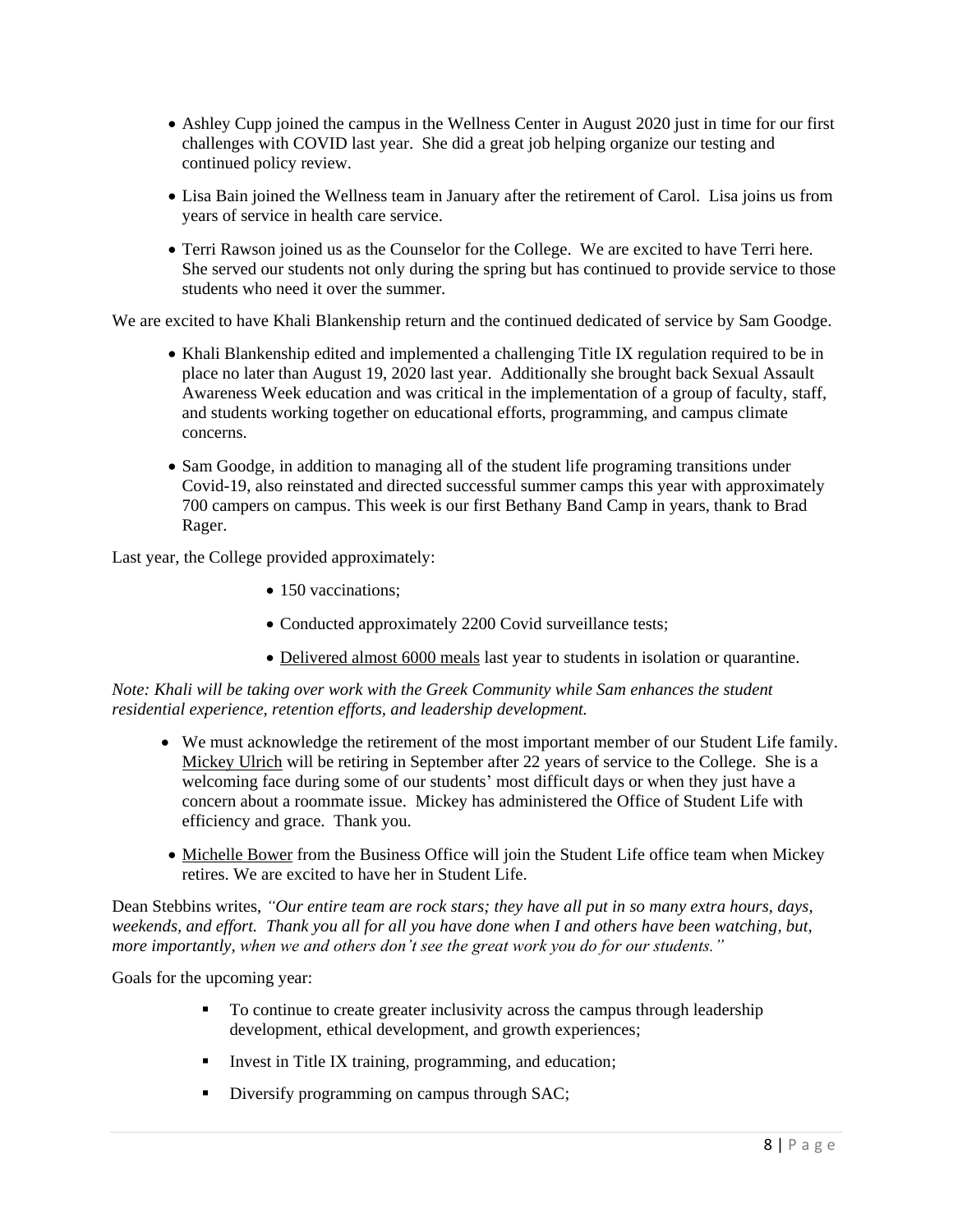- Enhance the Greek experience;
- Partner with Athletics to support their programs and support the total student athlete.



# 3. Enrollment:

The Enrollment Office focused on a goal of 240 incoming students. We recognize the impact of Covid-19 on direct influencers in College choice. We will not hit 240 this fall but may do so by mid-year.

- Applications increased by 21%, another record year.
- Acceptances increased by 24%.
- Acceptances and scholarship competitions were processed quickly.
- Financial Aid awards were processed quickly and ahead of previous year.

### Visits and outreach:

- Covid resulted in fewer on-campus visits for both athletic and daily visits, and all but eliminated group visit programs.
- Virtual Visits, including scholarship competitions, were steady—but no comparison to on-campus experiences.
- High School Visits were basically all cancelled (offered virtually).
- College Fairs were cancelled (offered virtually).
- DOC church camps and events were cancelled, including weekly church services and youth group meetings.
- We created and supplemented with virtual "events".

With the lack of visits on campus and outreach, the Enrollment staff doubled down on phoning, texting, calling, emailing various messages to students, parents, high school counselors, and ministers, including social media connections and personal handwritten notes to students and families.

We outsourced financial aid, which required a transitional period, but ultimately allowed for expedited packaging. Laura Doty's attention was critical in making this transition as seamless as possible.

We welcomed Joel Jarrett to the team this year.

Goals for this year:

- Complete the implementation process for Radius and hire a report writer (together with I.T.).
- Increase our response time to engage TAG Advisors.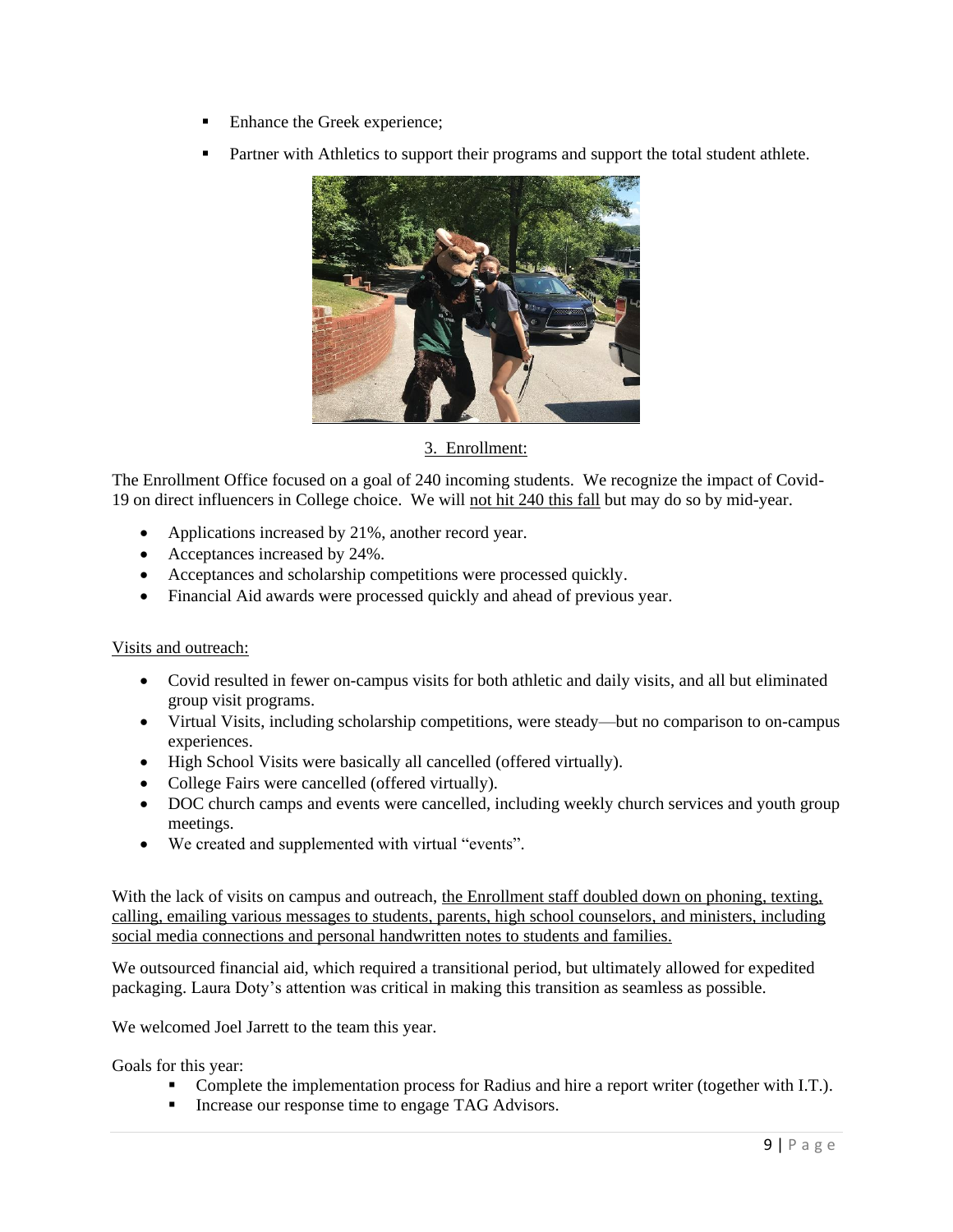- Increase our response time of billing statements (FY21 due to late budget process).
- Continue to ensure every student received at least one follow-up call and text offering to discuss financial aid award.
- Re-invent the Campus Tour.
- Work with Building  $&$  Grounds to stage fully renovated living spaces.
- Refresh recruitment messaging materials with the new strategic plan.
- Refresh our messaging and understand perceptions in the marketplace.

NOTE: Our enrollment is down 33 students in the lowest academic quintile. Our current average entering class GPA is 3.37 compared to 3.1 last year and 2.8 the prior year.

Where we saw growth:

- Local market in northeast OH, full state of WV, and western PA markets
- Increase by 9 in highest academic rank quintile
- We have 27 incoming international students expected with 9-10 more showing interest for Spring.



4. Office of Business and Finance

The Office of Business and Finance in April completed its third yearly audit in 20 months. All audits contained "clean" opinions.

We also applied for and received our second Payroll Protection Program loan from the government to help fund payroll through the on-going pandemic. This loan is for institutions that lost significant revenues during the pandemic, which the College did in the form of room and board refunds to students, as well as gas revenues when the economy shut down last year.

The Information Technology department is in the process of upgrading our network equipment, allowing us to increase our bandwidth for internet services to three times the current level.

We anticipate closing the USDA in the next few months, which will give the College over \$1 MM in savings as well as offer up to \$4 MM in infrastructure and program development capacity.

We welcomed:

• Ron Gable in the IT department is taking over for Keith Bartlett as Assistant Director of Application Support and Instructional Technologist.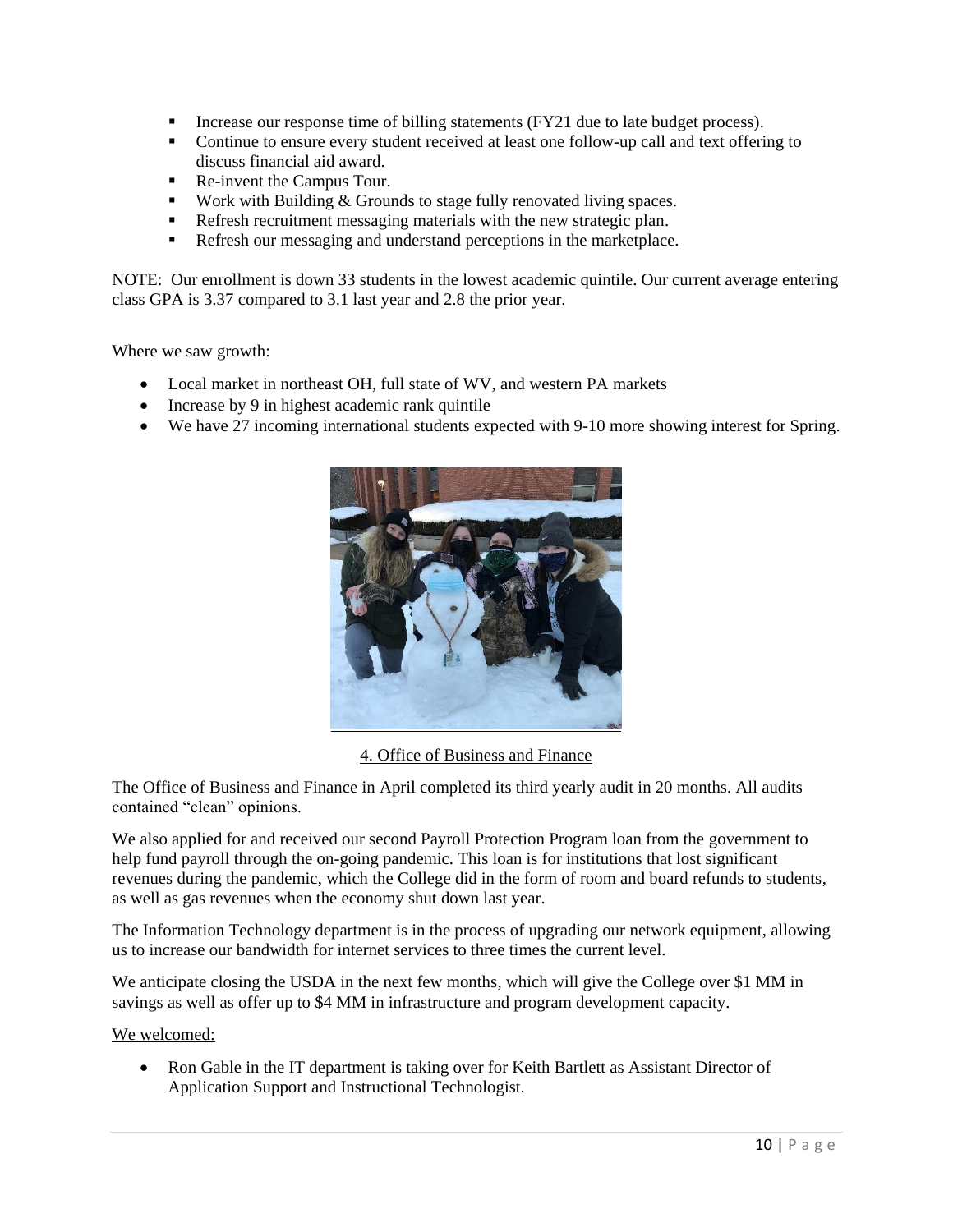• Hannah Boyce in the Mailroom is taking over for Dottie Hanson as Mailroom Supervisor.

## Shout outs:

Chis Sengewalt, Controller, recently passed the CPA exam and is now a Certified Public Accountant.

Entire Business department for coming into the office to keep IT up and running, paychecks going out to employees, employee benefits current, and continuing to keep the business going over the past 18 months even while the campus was closed.



4. Advancement:

The Advancement Office spent most of last year rebuilding its team. In spite of the year of rebuilding, they were able to accomplish numerous new initiatives:

- Virtual homecoming with 80+ attendees with more than 25 events;
- Hosted 23 additional alumni events:
- Hosted the Scott Lectures with a record high of 70 attendees;
- Rolled out the new alumni and career services networking platform Alumni Fire.

The team ended the fiscal year with raising more than \$7.3M in gifts, pledges, and estate commitments. New fundraising initiatives included:

- Day of Giving for Athletics
- Founder's Day giving for academic programming
- Parent fundraising efforts
- The introduction of a loyal giving society
- The development of donor marketing tools such as the Bethany Connect piece, Athletic Expansion brochure, and the Bethany Fund brochure.
- 1. Ginni Walden served as one of our superstars by managing our revised donor endowment reports that included a photo and Q&A about the student recipient. Thanks to her efforts, donors felt a sense of increased engagement with our students and the College.
- 2. We are excited to share that Abby McDonald is serving as our full-time Director of Communications for Advancement.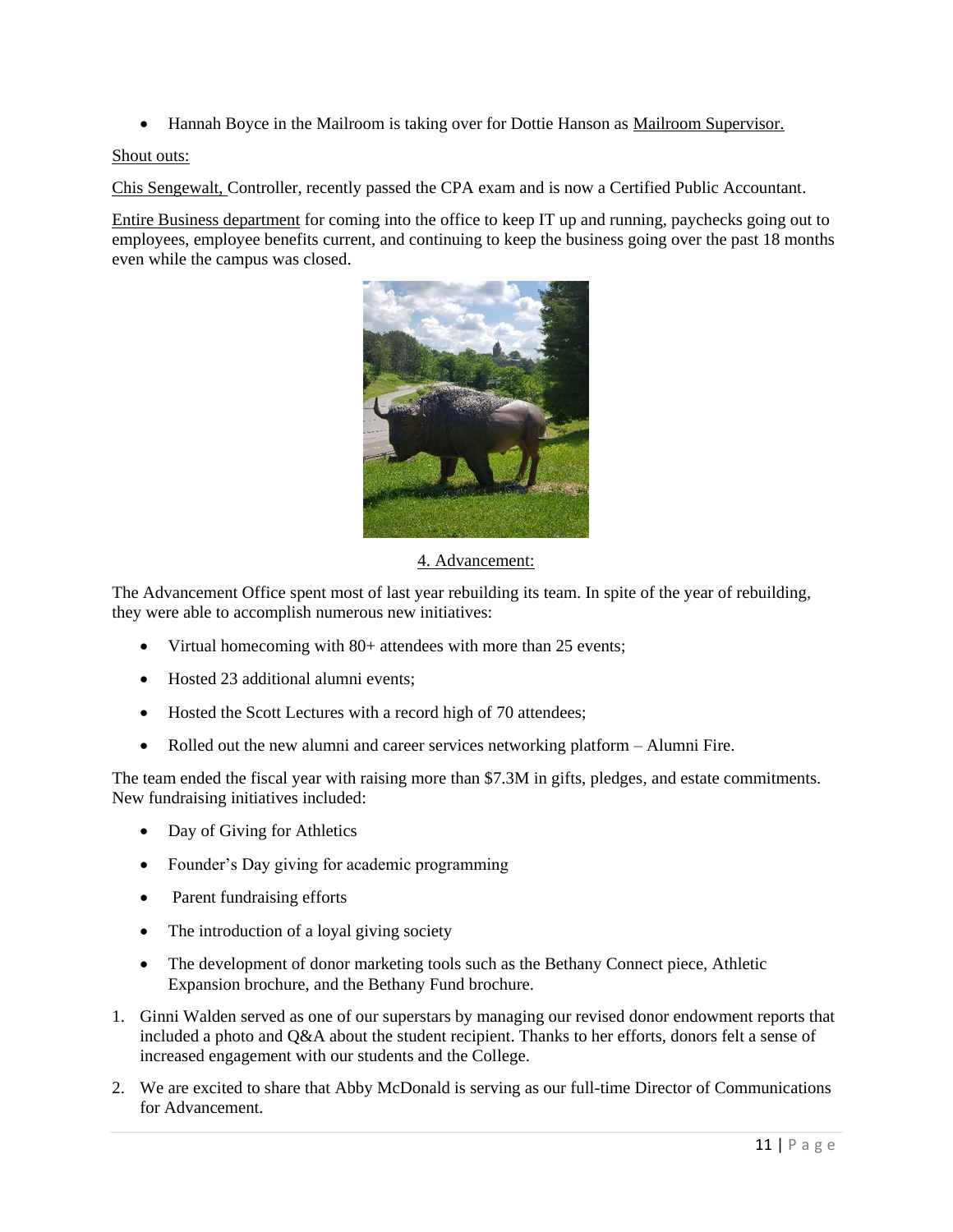3. I would be remiss if I didn't congratulate Shirley Kemp for her dedicated 56 years of service to the College and town.

The Advancement Office will focus on continuing to raise funds for the multi-purpose turf; thanks to the Psi Diamond Foundation, Scott Brooks and Panhandle Cleaning and Restoration for providing the \$250,000 match.

Fundraising will also continue for the athletic expansion project and the renovation of Kirkpatrick Science Suite.



5. Athletics:

We have much to celebrate in our Athletic Department, even under the Covid-19 academic year:

- Our softball team made the PAC championship game, narrowly missing an NCAA Tournament bid, under the guidance of Coach Cassie Moore.
- Under Coach Brian Sansom, Makenzee Mason was named the Women's Basketball PAC "Newcomer of the Year".
- In Women's Track and Field under Coach Andy Upton, Riley Meyers had an  $18<sup>th</sup>$  place finish in the COUNTRY in the 400-meter hurdles, set two school records, earned two PAC individual titles, and was the first Bethany College female to qualify for NCAA Championships. Riley was also named "Female" PAC Scholar Athlete of the Year.

A herculean effort was made by our department in several areas including:

- Overseeing and managing the PAC Track and Field Championships in Morgantown, WV, for 2 days.
- Overseeing and managing the NCAA Division III Men's Golf Championship at Oglebay for 7 days.
- Managing the testing and Covid-protocol guidelines to ensure our scholar-athletes were able to compete 2nd semester.
- Performing 3,448 tests in our spring semester. Our negativity rate was 99.54%.
- Hosting nearly 60 home events in the spring semester.